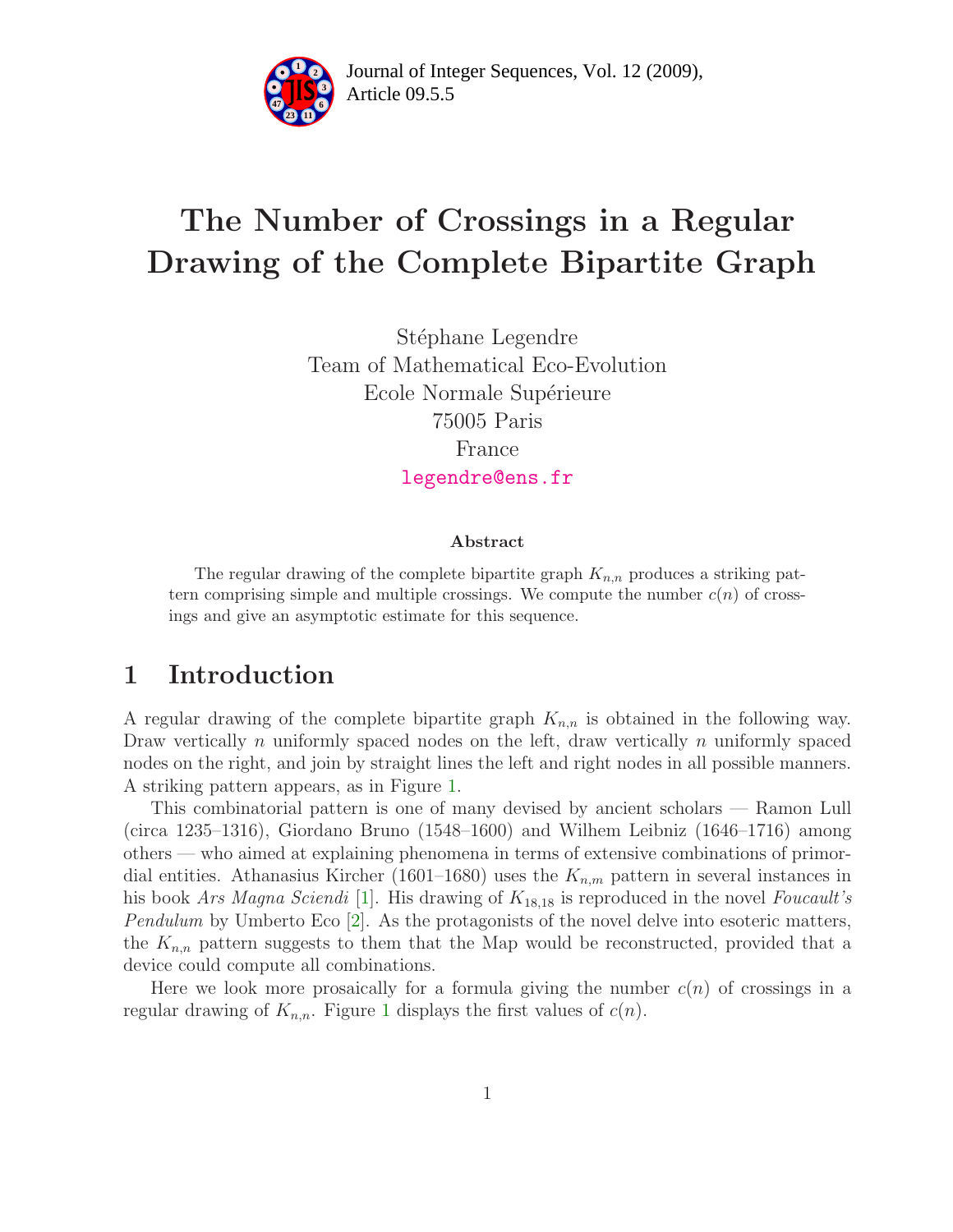

<span id="page-1-0"></span>Figure 1: Regular drawing of  $K_{n,n}$  for  $n = 2, 3, 4, 5$  and 10, with the corresponding number  $c(n)$  of crossings.

## 2 Simple and multiple crossings

Let us assume that nodes on the left have integer coordinates  $(0, i)$ ,  $1 \leq i \leq n$ , and nodes on the right have integer coordinates  $(1, j)$ ,  $1 \leq j \leq n$ .

We define an  $(a, b)$ -crossing as the intersection point of two lines, each joining a left node to a right, where a is the distance between left nodes,  $1 \le a \le n-1$ , and b is the distance between right nodes,  $1 \leq b \leq n-1$ .

Let  $\langle i, a|j, b \rangle$  denote the  $(a, b)$ -crossing whose nodes have ordinates  $i, i + a$  on the left,  $1 \leq i < i + a \leq n$ , and  $j - b$ , j on the right,  $1 \leq j - b < j \leq n$ , as in Figure [2.](#page-2-0) When a, b, i, j are understood from context, we shall abbreviate  $\langle i, a|j, b \rangle$  as C.

<span id="page-1-1"></span>A crossing has *multiplicity* m if it is the intersection of  $m + 1$  lines. It is *simple* if  $m = 1$ (two lines intersect), multiple if  $m \geq 2$ .

**Proposition 1.** For given a and b, the  $(a, b)$ -crossings  $\langle i, a | j, b \rangle$  have the same abscissa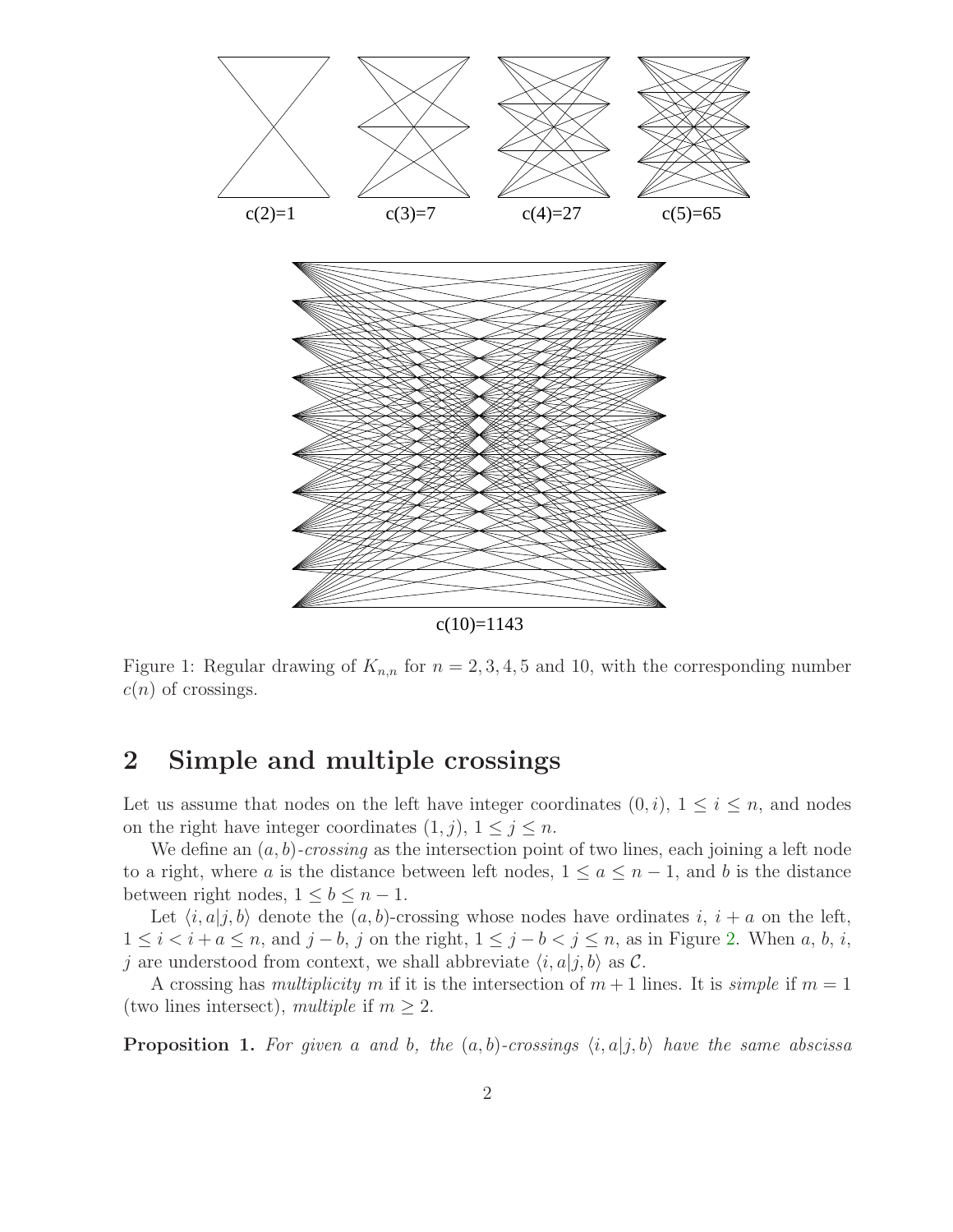

<span id="page-2-0"></span>Figure 2: An  $(a, b)$ -crossing.

 $x=\frac{a}{a^+}$  $\frac{a}{a+b}$  when  $a \leq b$ , and  $x = \frac{b}{a+b}$  $\frac{b}{a+b}$  when  $a > b$ , and ordinates  $y = \frac{aj+bi}{a+b}$  $\frac{a+b}{a+b}$  with  $1 \leq i \leq n-a$ and  $b \leq j \leq n$ .

*Proof.* By the theorem of Thales,  $\frac{x}{a} = \frac{1-x}{b}$  $\frac{-x}{b}$  gives the abscissa x, and  $\frac{(i+a)-(j-b)}{1} = \frac{y-(j-b)}{\frac{b}{a+b}}$ gives the ordinate y.

<span id="page-2-1"></span>**Corollary 2.** The  $(a, b)$ -crossing C with  $gcd(a, b) = 1$  and the  $(a', b')$ -crossing C' have the same abscissa if and only if there exists  $d \geq 1$  such that  $a' = da$  and  $b' = db$ .

*Proof.* If  $\frac{a}{a+b} = \frac{a'}{a'+b}$  $\frac{a'}{a'+b'}$  then  $ab' = ba'$ . As  $gcd(a, b) = 1$ , a divides a' and b divides b', so that there exist  $d \geq 1$  and  $e \geq 1$  such that  $a' = da$ ,  $b' = eb$ . As  $ab' = ba'$ , we get  $d = e$ . The converse is obvious.  $\Box$ 

<span id="page-2-4"></span>Corollary 3. When disregarding superimposition, the number of  $(a, b)$ -crossings is  $(n - b)$  $a)(n-b).$ 

<span id="page-2-2"></span>*Proof.* From Proposition [1,](#page-1-1) i can take  $n - a$  values and j can take  $n - b$  values.  $\Box$ 

**Proposition 4.** Let  $C = \langle i, a | j, b \rangle$  be an  $(a, b)$ -crossing with  $gcd(a, b) = 1$ , and  $C' =$  $\langle i', da | j', db \rangle$  a  $(da, db)$ -crossing with  $d \geq 1$ . Then C and C' are superimposed if and only if there exists  $k \in \mathbb{Z}$  such that  $i' = i + ka$  and  $j' = j - kb$ .

*Proof.* Crossings  $C$  and  $C'$  have the same abscissa by Corollary [2.](#page-2-1) By Proposition [1,](#page-1-1) they have the same ordinate if and only if  $aj + bi = aj' + bi'$ , or  $a(j - j') = b(i' - i)$ . As  $gcd(a, b) = 1$ , the latter condition is equivalent to the existence of  $k \in \mathbb{Z}$  such that  $i' - i = ka$ and  $j'-j=-kb$ .

<span id="page-2-3"></span>**Corollary 5.** If an  $(a, b)$ -crossings is simple then  $gcd(a, b) = 1$ . Every multiple crossing contains an  $(a, b)$ -crossing such that  $gcd(a, b) = 1$ .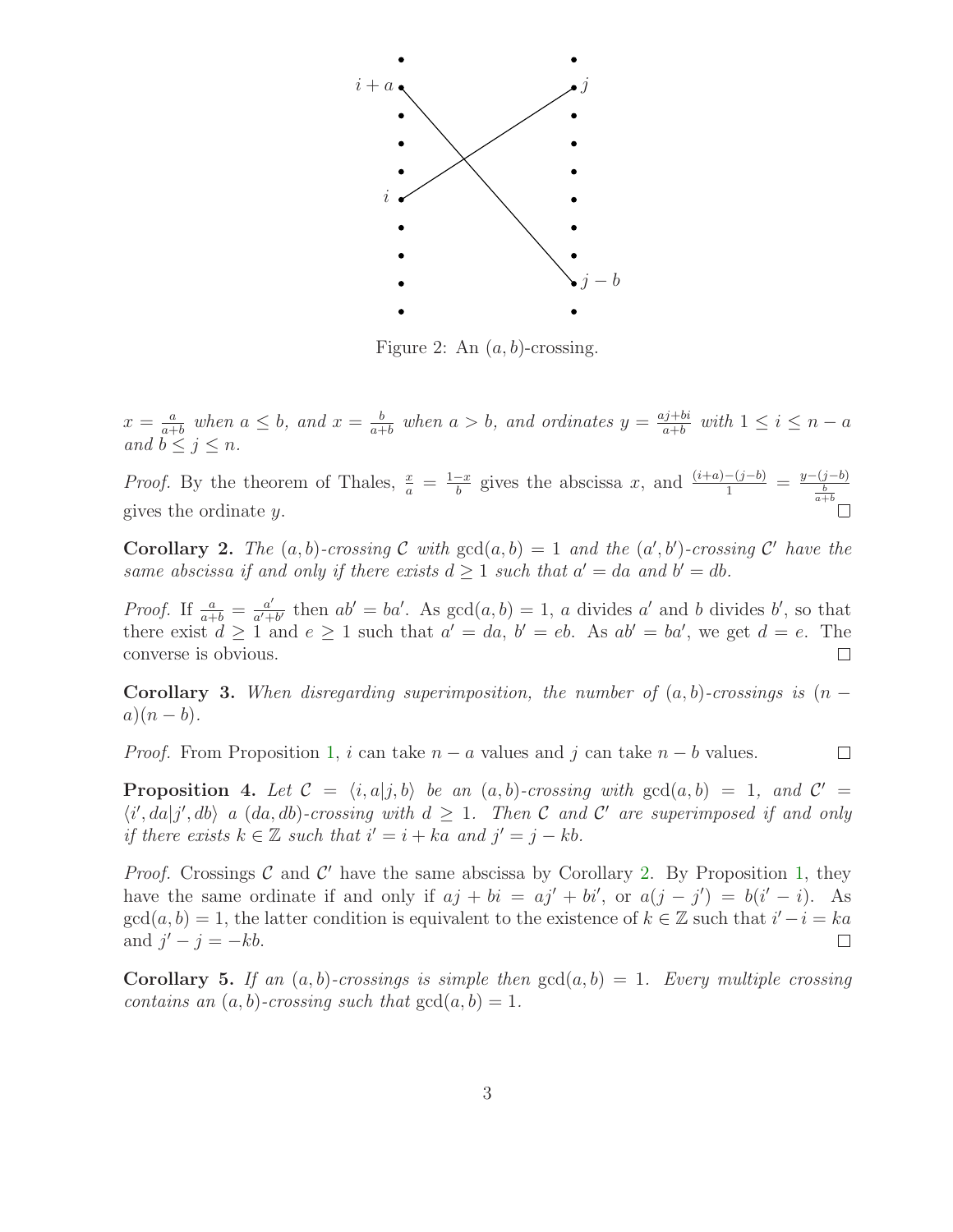*Proof.* Assume that  $\mathcal{C} = \langle i, a | j, b \rangle$  is simple and that there exist  $d \geq 2$  and  $a'$ , b' such that  $a = da', b = db'.$  Then the  $(a', b')$ -crossing  $C' = \langle i', a'|j', b'\rangle$  with  $i' = i$  and  $j' = j$  is superimposed on C by Proposition [4,](#page-2-2) contradicting simplicity. Hence  $gcd(a, b) = 1$ . Let  $\mathcal{C}' = \langle i, a'|j, b'\rangle$  be an  $(a', b')$ -crossing contained in a multiple crossing. We set  $d = \gcd(a', b')$ ,  $a = a'/d$ , and  $b = b'/d$ . Then the crossing  $C = \langle i, a | j, b \rangle$  has the desired properties by Proposition [4.](#page-2-2)



<span id="page-3-0"></span>Figure 3: A multiple crossing.

<span id="page-3-1"></span>**Proposition 6.** Suppose C is an  $(a, b)$ -crossing with  $gcd(a, b) = 1$ , superimposed to a multiple crossing M of multiplicity  $m \geq 2$ . Then  $1 \leq ma \leq n-1$  and  $1 \leq mb \leq n-1$ . In particular,  $2a \leq n-1$  and  $2b \leq n-1$ . Moreover, M is the superimposition of m  $(a, b)$ -crossings, m -1  $(2a, 2b)$ -crossings,  $m - 2$   $(3a, 3b)$ -crossings, ..., and a single  $(ma, mb)$ -crossing.

Figure [3](#page-3-0) displays a crossing of multiplicity  $m = 3$ . It is the superimposition of three  $(2, 3)$ -crossings, two  $(4, 6)$ -crossings and one  $(6, 9)$ -crossing.

*Proof.* Among the  $(a, b)$ -crossings contained in M, we select  $\langle i, a|j, b \rangle$  with  $i + a \leq n$  and  $1 \leq j-b$ , such that i is minimum and j is maximum. For  $k = 1, \ldots, m$ , the m  $(a, b)$ -crossings  $\langle i+(k-1)a, a|j-(k-1)b, b\rangle$  are superimposed to M by Proposition [4.](#page-2-2) For  $k = m, i+m a \leq n$ gives  $ma \leq n - i \leq n - 1$ , while  $1 \leq j - mb$  and  $j \leq n$  give  $mb \leq n - 1$ . Moreover, for  $k = 1, \ldots, m-1$ , the  $m-1$  (2a, 2b)-crossings  $\langle i+(k-1)a, 2a|j-(k-1)b, 2b \rangle$  are superimposed to  $\mathcal{M}, \ldots$ , and the  $(ma, mb)$ -crossing  $\langle i, ma|j, mb \rangle$  is superimposed to  $\mathcal{M}.$ to  $\mathcal{M}, \ldots$ , and the  $(ma, mb)$ -crossing  $\langle i, ma|j, mb \rangle$  is superimposed to  $\mathcal{M}$ .

<span id="page-3-3"></span>**Corollary 7.** The multiplicity of a  $(u, v)$ -crossing that is not superimposed to another  $(u, v)$ crossing, is the greatest common divisor of u and v.

 $\Box$ 

<span id="page-3-2"></span>Proof. This is a consequence of Corollary [5](#page-2-3) and Proposition [6.](#page-3-1)

**Proposition 8.** The number of crossings of abscissa  $\frac{a}{a+b}$  (or  $\frac{b}{a+b}$ ) with  $gcd(a, b) = 1$  is

$$
(n-a)(n-b) - (n-2a)(n-2b), \quad \text{if } 2a \le n-1 \text{ and } 2b \le n-1;
$$
  

$$
(n-a)(n-b), \quad \text{otherwise.}
$$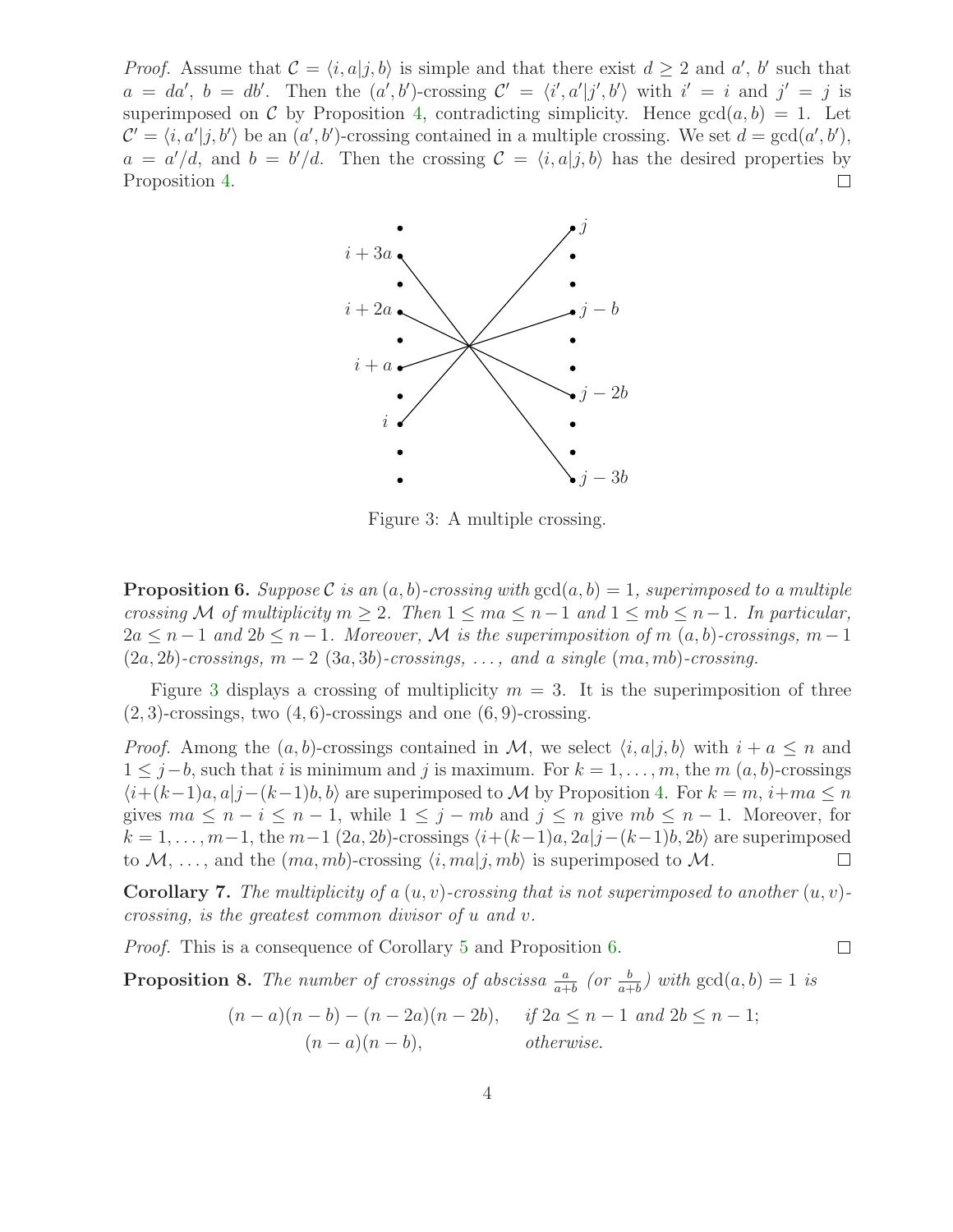*Proof.* The crossings of abscissa  $\frac{a}{a+b}$  are simple or multiple. If they are all simple, their number is  $(n - a)(n - b)$  by Corollary [3,](#page-2-4) and this occurs when  $2a > n - 1$  or  $2b > n - 1$  by Proposition [6.](#page-3-1) If some crossings are simple and others are multiple, then  $2a \leq n-1$  and  $2b \leq n-1$  by Proposition [6.](#page-3-1) Each simple crossing is counted one time in the first term, and 0 times in the second term. Indeed, the second term is the number of  $(2a, 2b)$ -crossings (disregarding superimposition), and they are not simple by Corollary [5.](#page-2-3) By Proposition [6,](#page-3-1) each multiple crossing of multiplicity m contributes m to the first term and  $m - 1$  to the second term, hence contributes  $m - (m - 1) = 1$  to the tally. second term, hence contributes  $m - (m - 1) = 1$  to the tally.

# 3 Number of crossings

We now state our main result.

**Proposition 9.** The number  $c(n)$  of crossings in a regular drawing of the complete bipartite graph  $K_{n,n}$  is

$$
c(n) = \sum_{\substack{1 \le a,b \le n-1 \\ \gcd(a,b)=1}} (n-a)(n-b) - \sum_{\substack{1 \le 2a,2b \le n-1 \\ \gcd(a,b)=1}} (n-2a)(n-2b).
$$

*Proof.* As each crossing in the drawing contains an  $(a, b)$ -crossing with  $gcd(a, b) = 1$  by Corollary [5,](#page-2-3) we count the number of crossings using Proposition [8.](#page-3-2) Summing over all  $(a, b)$ such that  $gcd(a, b) = 1$ , within the bounds of validity, gives the result.  $\Box$ 

An alternative expression for  $c(n)$  has been proposed by Philippe Paclet [\[3\]](#page-7-2):

**Proposition 10.** Let  $f(i, j)$  be the number of irreducible fractions  $p/q$  with  $1 \leq p \leq i$  and  $1 \leq q \leq j$ , and  $f'(i, j)$  the number of rationals admitting at least one reducible form  $p/q$  with  $1 \leq p \leq i$  and  $1 \leq q \leq j$ . Then

$$
c(n) = \sum_{1 \le i, j \le n-1} (f(i, j) - f'(i, j)).
$$

Proof. We denote

$$
s(n) = \sum_{\substack{1 \le a,b \le n-1 \\ \gcd(a,b)=1}} (n-a)(n-b), \quad s'(n) = \sum_{\substack{1 \le 2a,2b \le n-1 \\ \gcd(a,b)=1}} (n-2a)(n-2b),
$$

so that  $c(n) = s(n) - s'(n)$ . By the definition of f,

$$
\sum_{1 \le i,j \le n-1} f(i,j) = \sum_{\substack{1 \le i,j \le n-1 \\ 1 \le b \le j \\ \gcd(a,b)=1}} 1 = \sum_{\substack{1 \le a \le i \\ 1 \le b \le j \\ \gcd(a,b)=1}} 1 = \sum_{\substack{1 \le a,b \le n-1 \\ a \le i \le n-1 \\ \gcd(a,b)=1}} 1 = \sum_{\substack{1 \le a,b \le n-1 \\ 1 \le a,b \le n-1 \\ \gcd(a,b)=1}} (n-a)(n-b) = s(n).
$$

Similarly,

$$
\sum_{1 \le i,j \le n-1} f'(i,j) = \sum_{\substack{1 \le c,d \le n-1 \\ \gcd(c,d) \ne 1}} \sum_{\substack{c \le i \le n-1 \\ d \le j \le n-1}} 1.
$$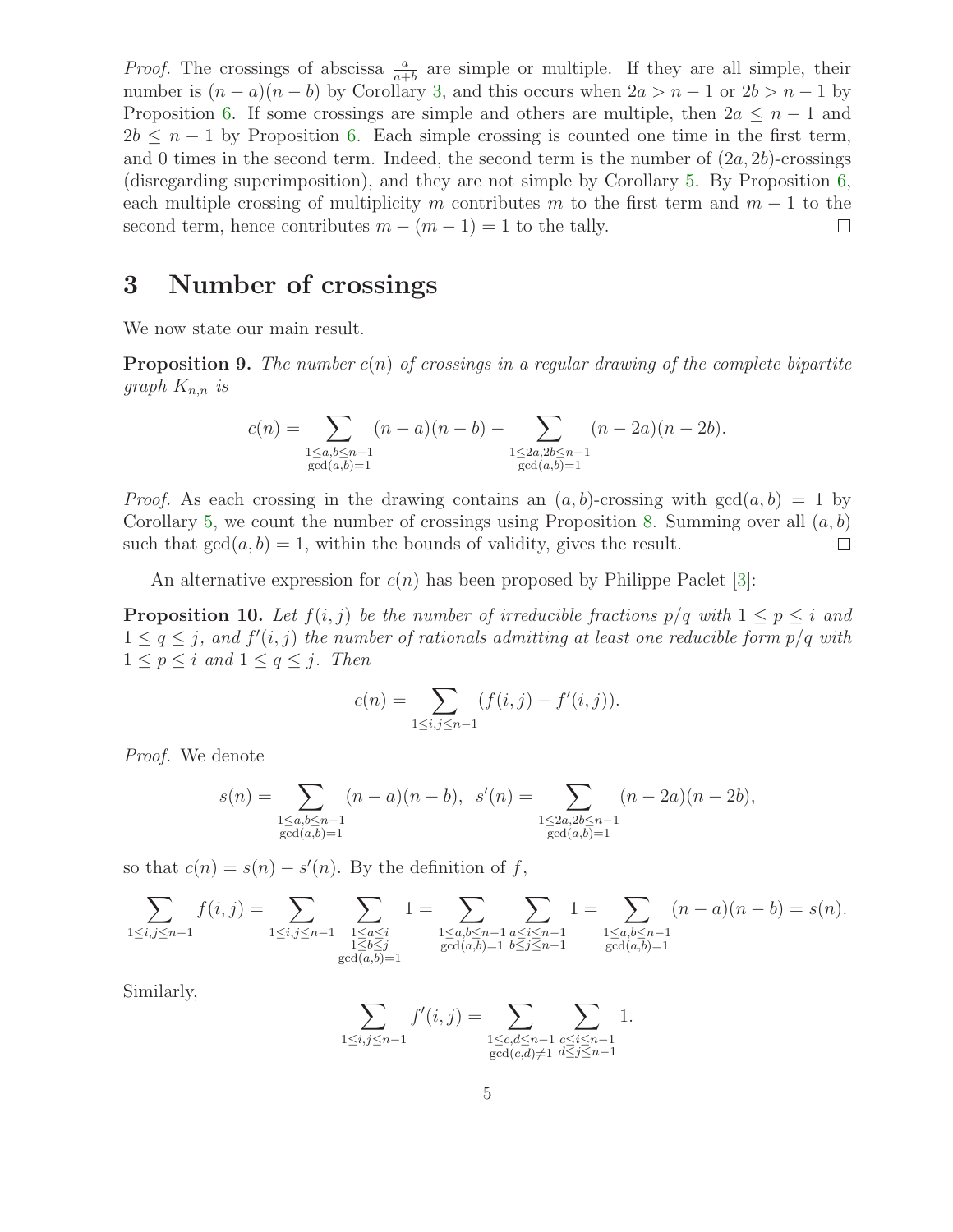The set  $\{(c, d); 1 \leq c, d \leq n-1, \gcd(c, d) \neq 1\}$  is identical to the set  $\{(a, b); 1 \leq 2a, 2b \leq 2b\}$  $n-1, \gcd(a, b) = 1$ . Indeed,  $\gcd(c, d) \neq 1$  is equivalent to the existence of  $m \geq 2$  such that  $c = ma, d = mb$ , with  $gcd(a, b) = 1, 2a \leq ma \leq n - 1, 2b \leq mb \leq n - 1$ . We obtain

$$
\sum_{1 \le i,j \le n-1} f'(i,j) = \sum_{\substack{1 \le 2a, 2b \le n-1 \\ \gcd(a,b)=1}} (n-2a)(n-2b) = s'(n).
$$

 $\Box$ 

Sequence  $s(n)$  is  $\Lambda$ 115004 in Sloane [\[4\]](#page-7-3). Values of  $c(n)$  are given in Table [1.](#page-5-0)

| $\it{n}$       | s(n)     | s'(n)          | c(n)         | d(n)     |
|----------------|----------|----------------|--------------|----------|
| $\mathbf 1$    |          |                | 0            | 0        |
| $\overline{2}$ | 1        | $\overline{0}$ | $\mathbf{1}$ | 1        |
| 3              | 8        | $\mathbf{1}$   | 7            | 9        |
| 4              | 31       | $\overline{4}$ | 27           | 36       |
| $\overline{5}$ | 80       | 15             | 65           | 100      |
| 6              | 179      | 32             | 147          | 225      |
| 7              | 332      | 71             | 261          | 441      |
| 8              | 585      | 124            | 461          | 784      |
| 9              | 948      | 211            | 737          | 1296     |
| 10             | 1463     | 320            | 1143         | 2025     |
| 11             | 2136     | 499            | 1637         | 3025     |
| 12             | 3065     | 716            | 2349         | 4356     |
| 13             | 4216     | 999            | 3217         | 6084     |
| 14             | 5729     | 1328           | 4401         | 8281     |
| 15             | 7568     | 1799           | 5769         | 11025    |
| 16             | 9797     | 2340           | 7457         | 14400    |
| 17             | 12456    | 3023           | 9433         | 18496    |
| 18             | 15737    | 3792           | 11945        | 23409    |
|                |          |                |              |          |
| 50             | 948514   | 235680         | 712835       | 1600625  |
|                |          |                |              |          |
| 100            | 15189547 | 3794060        | 11395487     | 24502500 |

<span id="page-5-0"></span>Table 1: The number of crossings  $c(n) = s(n) - s'(n)$  in the regular  $K_{n,n}$  pattern. The sequence of triangular numbers squared,  $d(n)$ , enumerates the crossings when disregarding multiplicity.

### 4 Asymptotics

When disregarding multiplicity, the number of crossings in the  $K_{n,n}$  pattern is

$$
d(n) = \binom{n}{2} \binom{n}{2} = \frac{n^2(n-1)^2}{4},
$$

<span id="page-5-1"></span>the square of the nth triangular number [\(A000537\)](http://www.research.att.com/cgi-bin/access.cgi/as/~njas/sequences/eisA.cgi?Anum=A000537).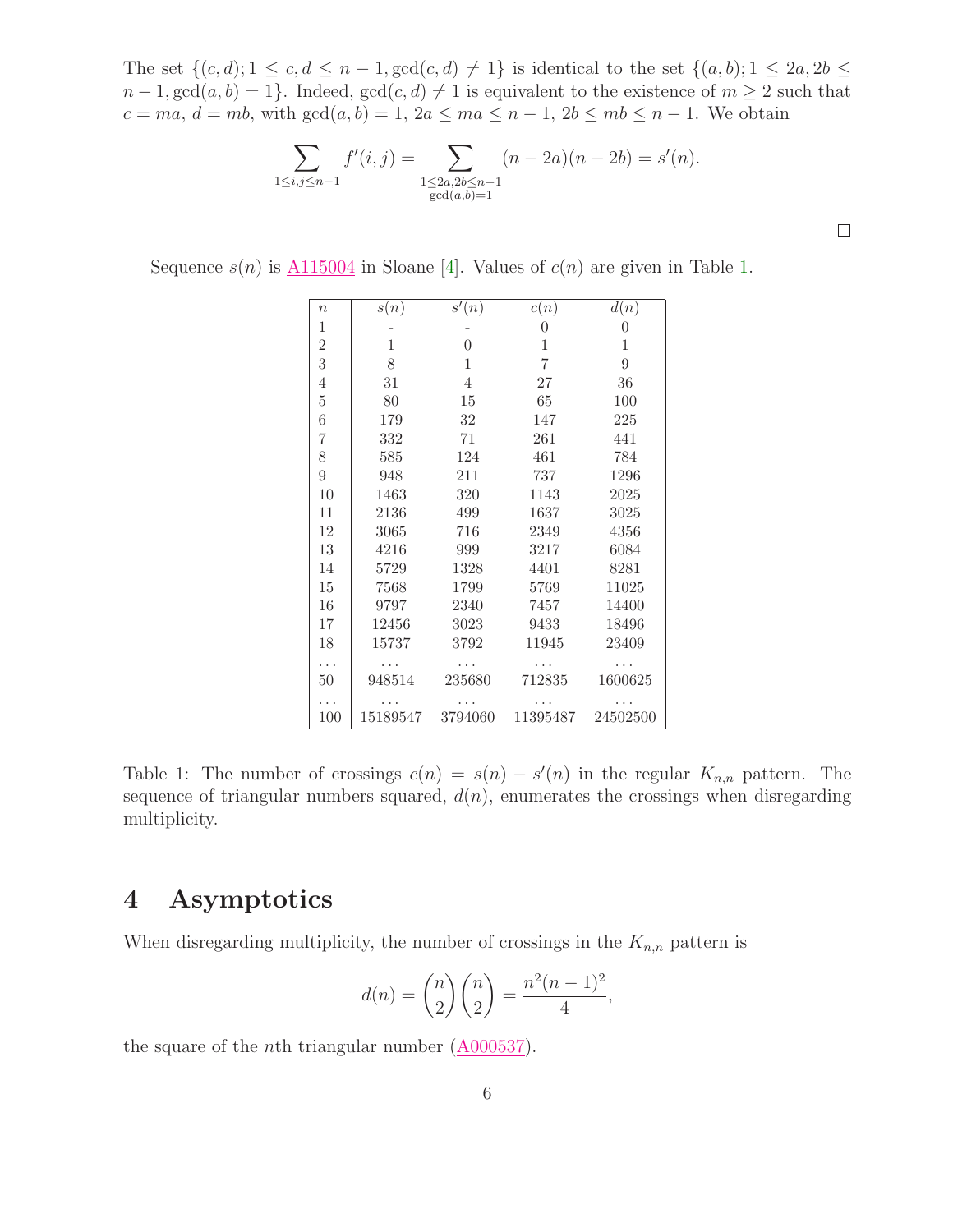**Proposition 11.** For large n,  $c(n) \sim \frac{9}{2\pi^2}d(n)$ .

Proof. We write

$$
\sum_{1 \le a,b \le n-1} (n-a)(n-b) = n^2 \sum 1 - n \sum (a+b) + \sum ab
$$

with no condition of relative primality under the sums. We have

$$
\sum (n - a)(n - b) = \sum ab = \frac{n^2(n - 1)^2}{4} = d(n).
$$

Hence  $n^2 \sum 1 - n \sum (a + b) = 0$ . We now sum with the condition  $gcd(a, b) = 1$ . As the probability that two positive integers are relatively prime is  $\frac{6}{\pi^2}$ , for large *n*:

$$
\sum_{\substack{1 \le a,b \le n-1 \\ \gcd(a,b)=1}} ab \sim \frac{6}{\pi^2} d(n), \text{ and } n^2 \sum_{\substack{1 \le a,b \le n-1 \\ \gcd(a,b)=1}} 1 - n \sum_{\substack{1 \le a,b \le n-1 \\ \gcd(a,b)=1}} (a+b) \sim 0.
$$

Hence

$$
s(n) \sim \frac{6}{\pi^2} d(n).
$$

Let  $m = \lfloor \frac{n+1}{2} \rfloor$  $\frac{+1}{2}$ , then

$$
\sum_{1 \le a,b \le m-1} (n-2a)(n-2b) = n^2(m-1)^2 - 2mn(m-1)^2 + 4\frac{m^2(m-1)^2}{4}.
$$

We sum with the condition  $gcd(a, b) = 1$ . For large  $n, m \sim \frac{n}{2}$  $\frac{n}{2}$ . As in the previous computation, the first two terms  $\sim 0$ , and the last term  $s'(n) \sim \frac{6}{\pi^2} 4d(\frac{n}{2})$  $\frac{n}{2}) \sim \frac{6}{\pi^2} 4 \frac{d(n)}{16}$ . We obtain

$$
s'(n) \sim \frac{1}{4}s(n),
$$

 $\Box$ 

and  $c(n) = s(n) - s'(n) \sim \frac{9}{2\pi^2} d(n)$ .

The equivalence  $c(n) \sim \frac{9}{8\pi^2} n^4$ , deduced from Proposition [11,](#page-5-1) appears to give a better estimate of  $c(n)$ . However, the approximation  $\pi \approx \frac{3}{2}$ 2  $\frac{n^2}{\sqrt{2c(n)}}$  is not close; e.g., for  $n = 100$ , the approximation is 3.1420.

#### 5 Concluding remarks

The regular drawing of  $K_{n,n}$  can be considered an analogic device to compute the greatest common divisor of two positive integers  $a$  and  $b$ . In the drawing, take  $a$  units on the left, and b units on the right. Consider the corresponding  $(a, b)$ -crossing  $(i = 0, j = b)$ . Then the multiplicity m of this crossing is the greatest common divisor of a and b (Corollary [7\)](#page-3-3).

It can be noted that the abscissas of the  $(a, b)$ -crossings are Farey fractions. This suggests that number theoretical properties of the complete bipartite graph pattern deserve further exploration.